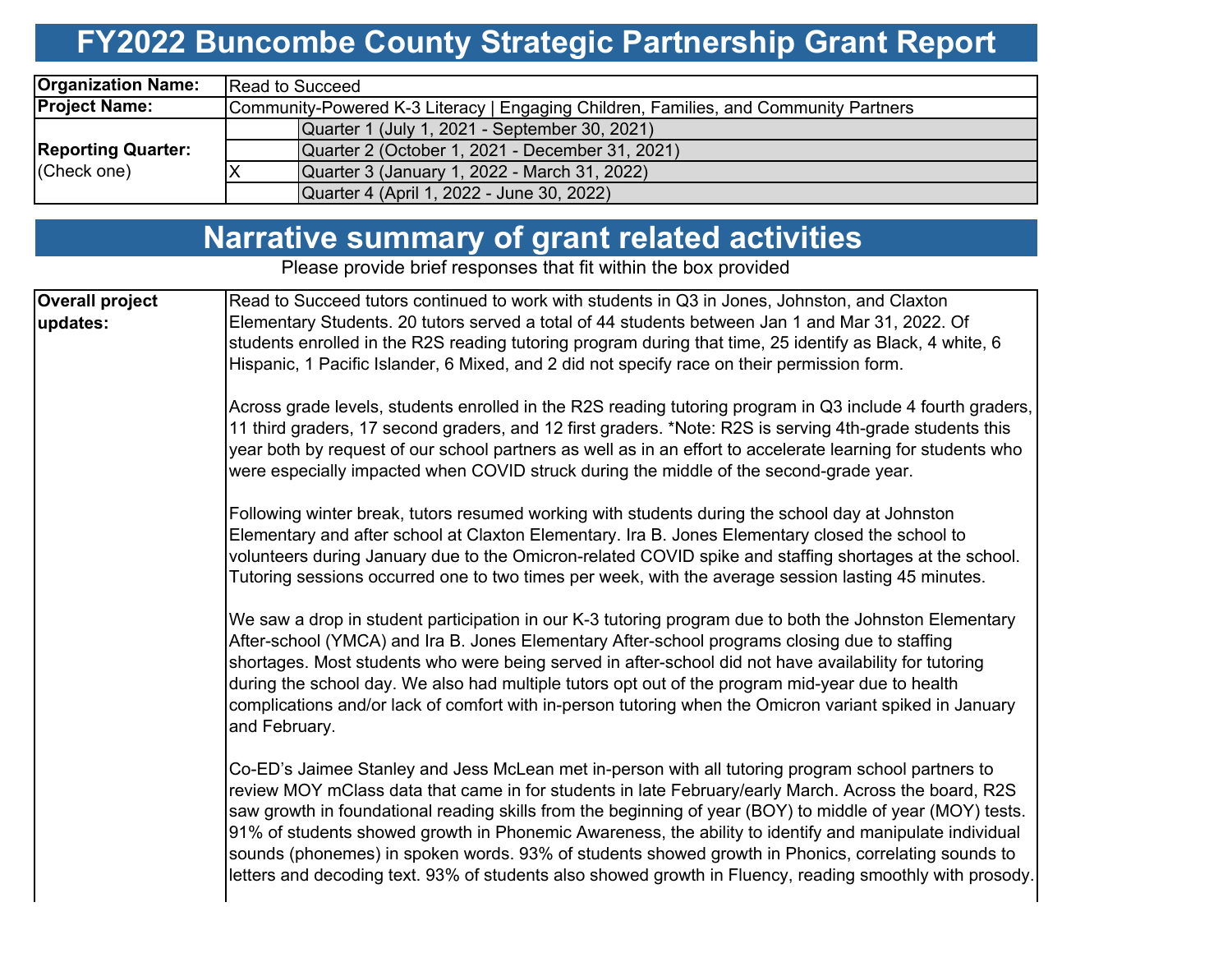|                                                                                   | The data also informed schedule changes to select tutoring groups, with some students who showed<br>significant improvement graduating out of our services. This allowed R2S tutors to tighten up their small<br>groups and, in many cases, shift to one-to-one tutoring with students identified for continuing support.<br>We held monthly Tutor Huddles in January, February, and March for tutors to come together by<br>placement site and receive continuing education, review MOY data, and obtain more resources for their<br>tutoring sessions.<br>Carley Stein, M.Ed. continued to consult as a literacy specialist, largely overseeing support of reading<br>tutors placed at Jones Elementary.<br>We grew our Resource Library with Kindergarten and 1st grade sets of Geodes decodable texts for tutors<br>to use in their sessions. Geodes are currently in use in ACS and BCS schools and offer more intentional<br>background knowledge-building and diverse readers to engage students in practicing key phonics skills.<br>We also provided evidence-based FCRR literacy games to tutors to use in sessions and materials to<br>support advanced phonics skills practice as students make progress, i.e., r-control, vowel team, and glued<br>sound letter/keyword/sound sheets, tutorial videos, and letter tiles. |
|-----------------------------------------------------------------------------------|---------------------------------------------------------------------------------------------------------------------------------------------------------------------------------------------------------------------------------------------------------------------------------------------------------------------------------------------------------------------------------------------------------------------------------------------------------------------------------------------------------------------------------------------------------------------------------------------------------------------------------------------------------------------------------------------------------------------------------------------------------------------------------------------------------------------------------------------------------------------------------------------------------------------------------------------------------------------------------------------------------------------------------------------------------------------------------------------------------------------------------------------------------------------------------------------------------------------------------------------------------------------------------------------------------------------------------------|
| <b>Activities related to</b><br>increasing equity,<br>diversity and<br>inclusion: | Read to Succeed voted in seven new members to the Board of Directors in January, including a local<br>ACS teacher, representatives from the Housing Authority of the City of Asheville and United Way,<br>community activists, a volunteer reading tutor, ACS and BCS parents, as well as a H/R professional. Our<br>total Board of Directors is now 13 strong, and we have more than tripled the representation of Black<br>community members. This not only demonstrates our ongoing commitment to better reflecting the<br>communities we serve but also more authentically and intentionally serving our mission to help close the<br>race-based opportunity gap.                                                                                                                                                                                                                                                                                                                                                                                                                                                                                                                                                                                                                                                                 |
|                                                                                   | R2S staff attended the reception for the Western Carolina University Equity Summit as well as the<br>CoThinkk March Mixer and NC PreK-12 Literacy and Equity Summit (virtual). At all three events, we were<br>able to connect with other educators and community organizers working in the equity-centered education<br>space.                                                                                                                                                                                                                                                                                                                                                                                                                                                                                                                                                                                                                                                                                                                                                                                                                                                                                                                                                                                                       |
|                                                                                   | Black Wall Street AVL honored R2S Co-ED Jaimee Stanley with the Asheville Black History Award for<br>Community Leader in 2022. We are beyond PROUD of her and all the amazing family reading and<br>community literacy initiatives she has spearheaded over the past year in Asheville and Buncombe County.                                                                                                                                                                                                                                                                                                                                                                                                                                                                                                                                                                                                                                                                                                                                                                                                                                                                                                                                                                                                                           |
|                                                                                   | Finally, R2S onboarded two new team members during Q3, Jacquelyn Hall and James Ballard, both Black<br>community members with nonprofit and community/family programming job experience. Growing our<br>team authentically and centering Black voices in leadership and staff roles continues to drive our mission<br>forward and strengthen our organization.                                                                                                                                                                                                                                                                                                                                                                                                                                                                                                                                                                                                                                                                                                                                                                                                                                                                                                                                                                        |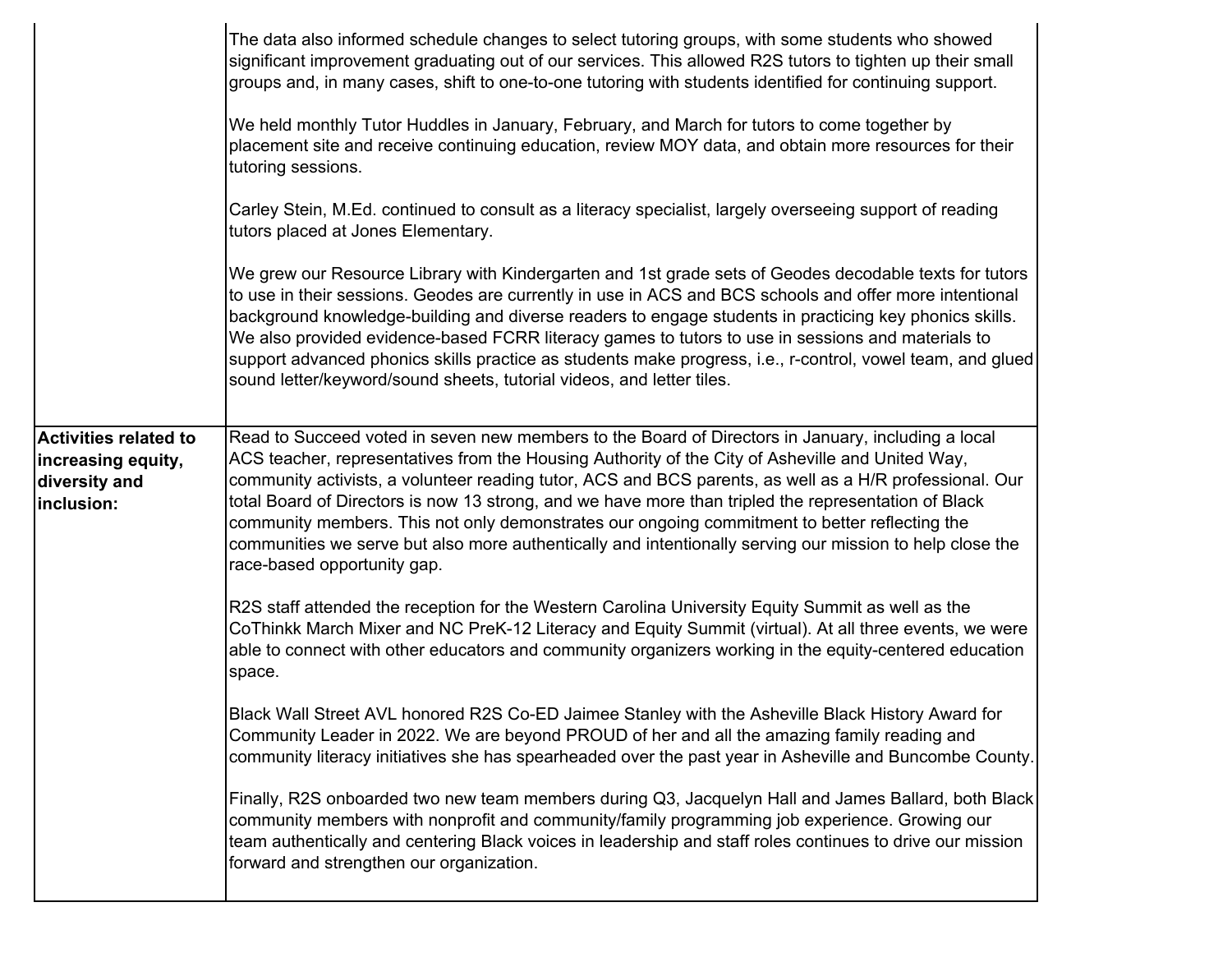| <b>Activities related to</b> | • Completed FY20 and FY21 Financial Review with DeMario Black, CPA                                         |
|------------------------------|------------------------------------------------------------------------------------------------------------|
| increasing operational   •   | Incorporated the use of a credit card into financial purchases to earn cash back                           |
| excellence:                  | • Contracted a community member to support literacy programming needs in our office - assembling           |
|                              | literacy kits and reading centers, building free community libraries, organizing tutor supplies and books, |
|                              | letc.                                                                                                      |
|                              | $\cdot$ Appointed two new board members as Secretary and Treasurer of the B13 Board of Directors           |
|                              | • Welcomed a UNCA service-learning student who volunteers two hours a week in our office                   |
|                              | • Met with Just Economics to pursue Living Wage Certification for our organization                         |
|                              | - Participated in the Junior League of Asheville Volunteer Expo to recruit new volunteers and spread the   |
|                              | word about our literacy programs                                                                           |
|                              | • Staff attended the Association of Fundraising Professionals Webinar: "Non-profit and Local Government    |
|                              | Relationships" with Buncombe County - Commissioner, Amanda Edwards                                         |
|                              | • We completed six new grant applications to help fund programming for FY2023                              |
|                              | • Co-EDs met with Kathy Sikes, Director of the Duke NC LiteracyCorps, for a mid-year check-in regarding    |
|                              | our AmeriCorps member; we shared with Kathy that we were planning to offer our AmeriCorps member a         |
|                              | full-time position with benefits when she completes her service year                                       |
|                              |                                                                                                            |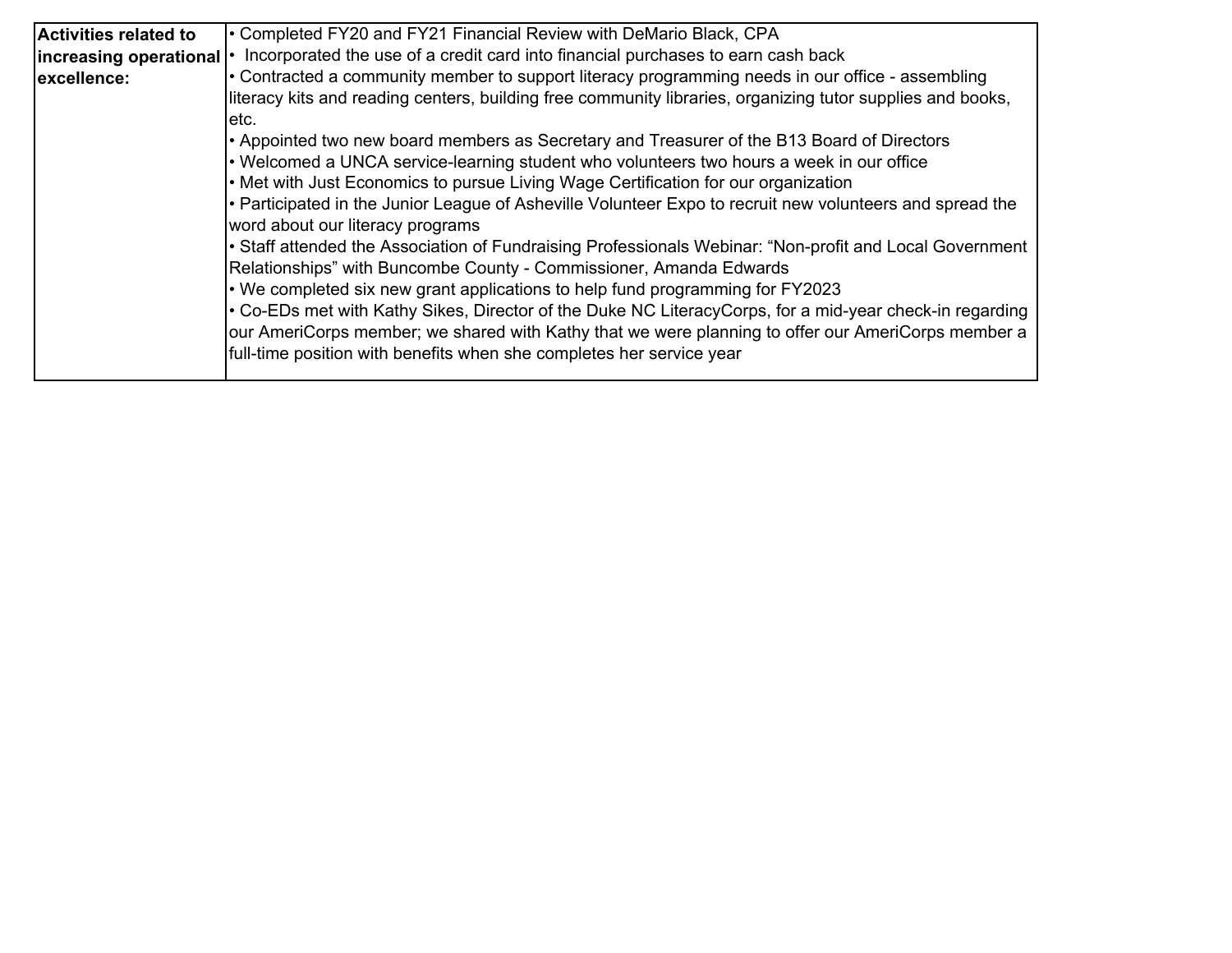## **FY2022 Buncombe County Strategic Partnership Grant Report**

| <b>Organization Name:</b>                | <b>Read to Succeed</b>                                                               |  |  |  |  |  |  |  |  |
|------------------------------------------|--------------------------------------------------------------------------------------|--|--|--|--|--|--|--|--|
| <b>Project Name:</b>                     | Community-Powered K-3 Literacy   Engaging Children, Families, and Community Partners |  |  |  |  |  |  |  |  |
|                                          | Quarter 1 (July 1, 2021 - September 30, 2021)                                        |  |  |  |  |  |  |  |  |
| <b>Reporting Quarter:</b><br>(Check one) | Quarter 2 (October 1, 2021 - December 31, 2021)                                      |  |  |  |  |  |  |  |  |
|                                          | Quarter 3 (January 1, 2022 - March 31, 2022)                                         |  |  |  |  |  |  |  |  |
|                                          | Quarter 4 (April 1, 2022 - June 30, 2022)                                            |  |  |  |  |  |  |  |  |

### **Progress toward annual goals**

|                                                                                |                    | Please only include new data for the specific quarter |                  |                  |                  |                 |
|--------------------------------------------------------------------------------|--------------------|-------------------------------------------------------|------------------|------------------|------------------|-----------------|
| <b>Measure</b>                                                                 | <b>Annual Goal</b> | <b>Quarter 1</b>                                      | <b>Quarter 2</b> | <b>Quarter 3</b> | <b>Quarter 4</b> | <b>Progress</b> |
| Number of volunteer reading tutors trained<br>and matched                      | 30                 | N/A                                                   | 30               | 0*               |                  | 30              |
| IPercent increase in Black students served                                     | 32%                | N/A                                                   | 40%              | $0\%$            |                  | 40%             |
| Percent of students trained by tutors who<br>improve phonemic awareness skills | 75%                | N/A                                                   | N/A              | 91%              |                  | 91%             |
| Percent of students who improve phonic<br>development skills                   | 75%                | N/A                                                   | N/A              | 93%              |                  | 93%             |
| Percent of students who improve reading<br>fluency                             | 75%                | N/A                                                   | N/A              | 93%              |                  | 93%             |

#### **Comments:**

\*We did not train and match additional volunteer tutors this quarter, and some volunteers opted out of tutoring mid-year due to COVID risk increasing with new sub-variants. However, we did have volunteers who stayed with our program in 2022 pick up multiple students and tutor extra days.